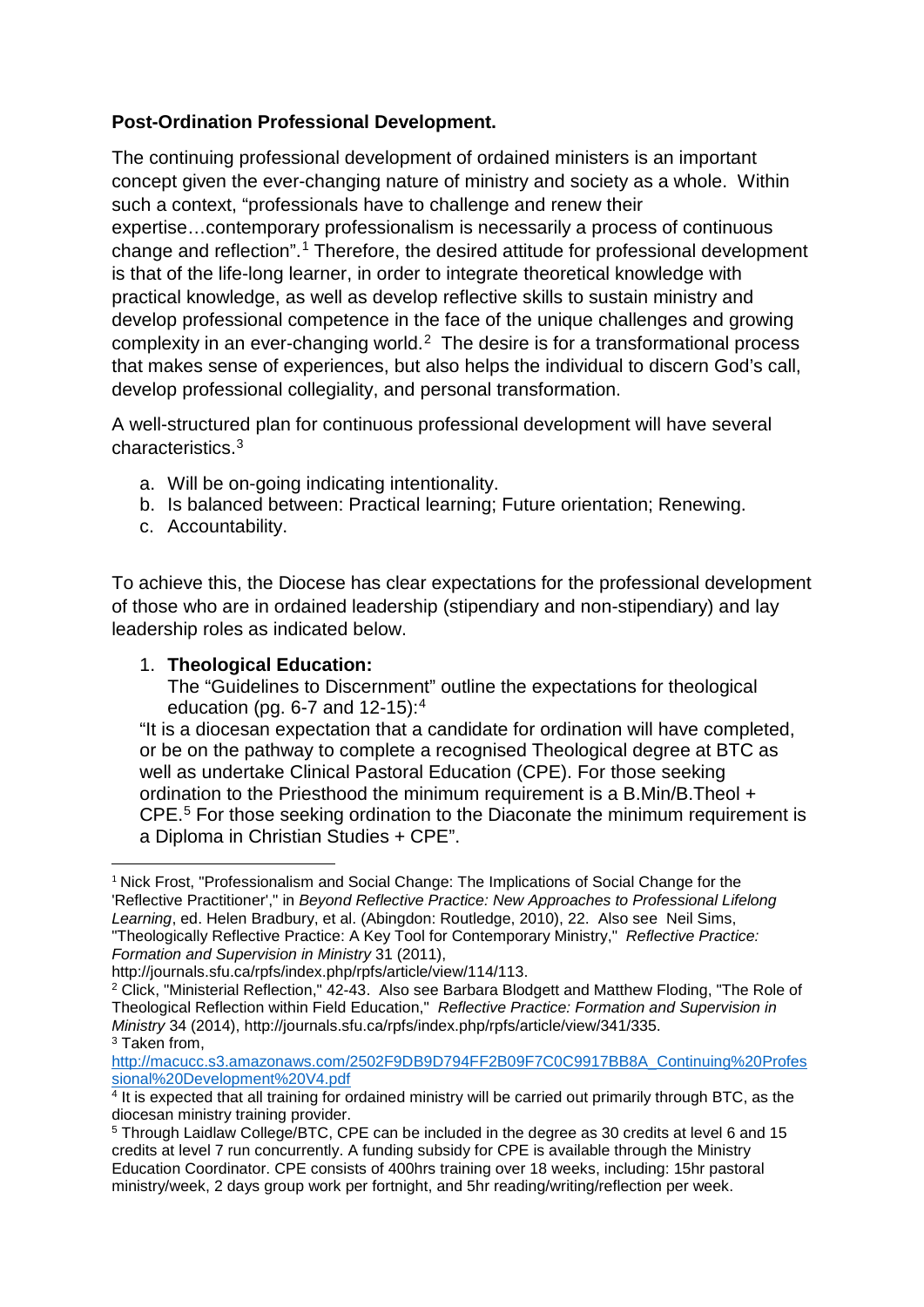"Where a degree in theology/ministry has been completed prior to this (at another institution), candidates will be expected to enrol in the BTC Graduate Diploma (Ministry) programme as part of their Post-Ordination Ministry Development, and a CPE course undertaken if not previously completed.

## **2. Professional Development:**

The "Diocesan Strategic Plan – Towards 2020", identifies the expectations for ongoing professional development through Strategic Priority 3: Developing Leaders who can outwork the Diocesan vision (pg. 9 and 10).

*Strategy*: To develop a culture of ongoing professional development within the Diocese that enables all licensed clergy to strategically reflect on their ministries and embrace opportunities to up-skill.

*Method:* Encourage all clergy to embrace professional development and offer the highest quality in-service training.

*Achievement Indicators:*

- A minimum of 50hrs professional development over 2 years. This includes both Diocesan programmes (POMD, Leadership Conference etc) and optional events (conferences, courses etc). Alongside the clergy training allowance, a \$500 per year grant is available from the Ministry Education Coordinator for courses or conferences.
- Attendance at Post-Ordination Ministry Development training (POMD). This is a three-year programme where the newly ordained meet three times a year (2x 1-day and 1x 2-day) to discuss ministry competencies in the following areas: Church Practices; Leadership and Management.
- For all clergy to participation in a regional "Community of Practice" to reflect on ministry practice (5 half-days per year).
- Stipendiary clergy to have completed a CPE course within 2 years of placement.
- Attendance at Diocesan Leadership Conference and Deanery Retreats (3 days, alternating years).
- Attendance at School of Theology and School of Preaching (1-day, alternating years)
- Regular clinical supervision (10 times per year).

## **3. Sabbatical**

The policy for sabbatical leave is outlined in "The Diocesan Sabbatical Study Leave Statute 2009) within the Diocesan Handbook. Please note:

- The purpose of sabbatical leave is for study, training, refreshment (75%) and recreation (25% - this can be extended via the use on annual leave).
- Sabbatical leave is expected to be taken every  $7<sup>th</sup>$  year
- 12 days leave is accrued for every year of service with a maximum entitlement of 96 days.